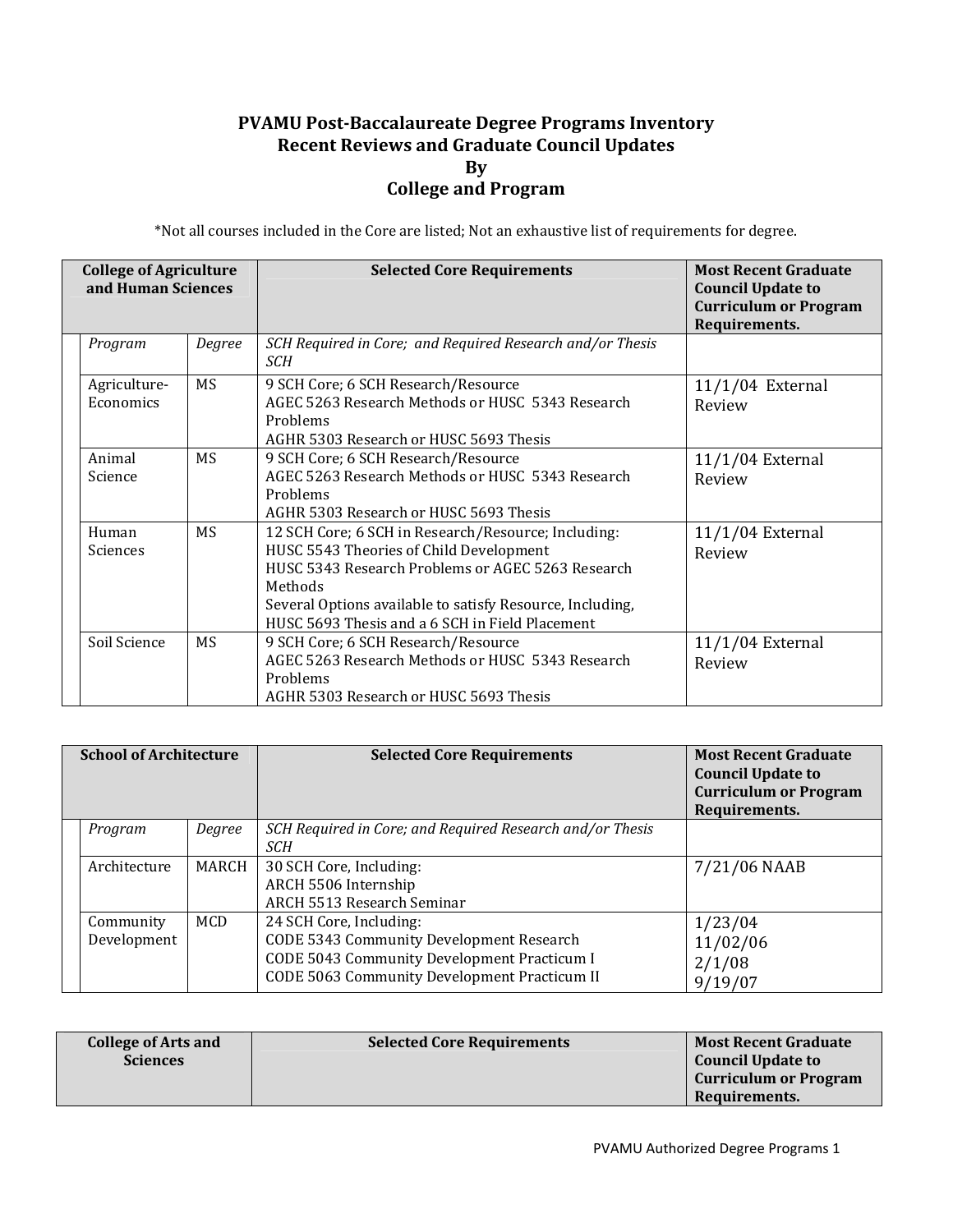| Program            | Degree    | SCH Required in Core; and Required Research and/or Thesis SCH |              |
|--------------------|-----------|---------------------------------------------------------------|--------------|
| <b>Biology</b>     | <b>MS</b> | 18 SCH Core/Required Courses, Including:                      | 2/1/08       |
|                    |           | BIOL 5003 Research                                            | 4/5/07       |
|                    |           | BIOL 5141 Seminar in Biological Problems                      | 9/19/07      |
|                    |           | Thesis or Major Project Required                              |              |
| <b>Biology</b>     | MS        | See MS requirements above. Environmental Slated for           | Not offered. |
|                    |           | Removal with THECB.                                           |              |
| Chemistry          | MS        | 20 SCH Core (with prereqs increasing as progression is made   | 1/23/04      |
|                    |           | through core)                                                 | 2/20/09      |
|                    |           | Thesis of 6 SCH Required.                                     |              |
| English            | MA        | 18 SCH Core, Including:                                       | 1/23/04      |
|                    |           | <b>ENGL 5123 Research Methods</b>                             | 2/20/09      |
|                    |           | ENGL 5313 Literary Theory & Criticism                         |              |
|                    |           | Comprehensive Exam, and Seminar Paper Defense, p. 136         |              |
| <b>Mathematics</b> | MS        | 12 SCH Core, Including:                                       | 2/20/09      |
|                    |           | MATH 5013 Introduction to Point-set Theory                    | 4/16/02      |
|                    |           | Thesis of 6 SCH Required.                                     |              |
| Sociology          | MA        | 9 SCH Core, Including:                                        | 1/21/05      |
|                    |           | SOCG 5223 Research Methods                                    | 11/19/04     |
|                    |           | SOCG 5213 Classical Sociological Theory                       |              |
|                    |           | SOCG 5123 Social Statistics                                   |              |

| <b>College of Business</b>           |            | <b>Selected Core Requirements</b>                                                                                                                                                                   | <b>Most Recent Graduate</b><br><b>Council Update to</b><br><b>Curriculum or Program</b><br>Requirements. |
|--------------------------------------|------------|-----------------------------------------------------------------------------------------------------------------------------------------------------------------------------------------------------|----------------------------------------------------------------------------------------------------------|
| Program                              | Degree     | SCH Required in Core; and Required Research and/or Thesis SCH                                                                                                                                       |                                                                                                          |
| Accounting                           | MS.        | 21 SCH, Including:<br><b>ACCT 5113 Advanced Auditing</b><br><b>ACCT 5143 Accounting Theory</b><br><b>BCOM 5203 Managerial Communications</b>                                                        | 2/4/03<br>4/11/03<br>2/1/08                                                                              |
| General<br><b>Business</b><br>Admin. | <b>MBA</b> | 30 SCH (with 18 SCH of Pre-req courses before the core),<br>Including:<br><b>BCOM 5203 Managerial Communications</b><br>FINA 5103 Theory of Financial Management<br>MGMT 5123 Quantitative Analysis | 1/24/08                                                                                                  |

| <b>College of Education</b>      |        | <b>Selected Core Requirements</b>                                                                                                                                                                      | <b>Most Recent Graduate</b><br><b>Council Update to</b><br><b>Curriculum or Program</b><br>Requirements. |
|----------------------------------|--------|--------------------------------------------------------------------------------------------------------------------------------------------------------------------------------------------------------|----------------------------------------------------------------------------------------------------------|
| Program                          | Degree | SCH Required in Core; and Required Research and/or Thesis SCH                                                                                                                                          |                                                                                                          |
| Curriculum<br>and<br>Instruction | MAED   | 12 SCH Core, Including:<br>CURR 5003 Theory and Dynamics of Curriculum and<br>Instruction<br>EDFN 5103 Foundations of Educational Research                                                             | 1/27/09<br>NCATE, '08                                                                                    |
|                                  | MED    | 12 SCH Core; Resource and Research 12 SCH, Including:<br>CURR 5003 Theory and Dynamics of Curriculum and<br>Instruction<br>EDFN 5103 Foundations of Educational Research<br>EDFN 5923 Master's Seminar | 1/27/09<br>NCATE, '08                                                                                    |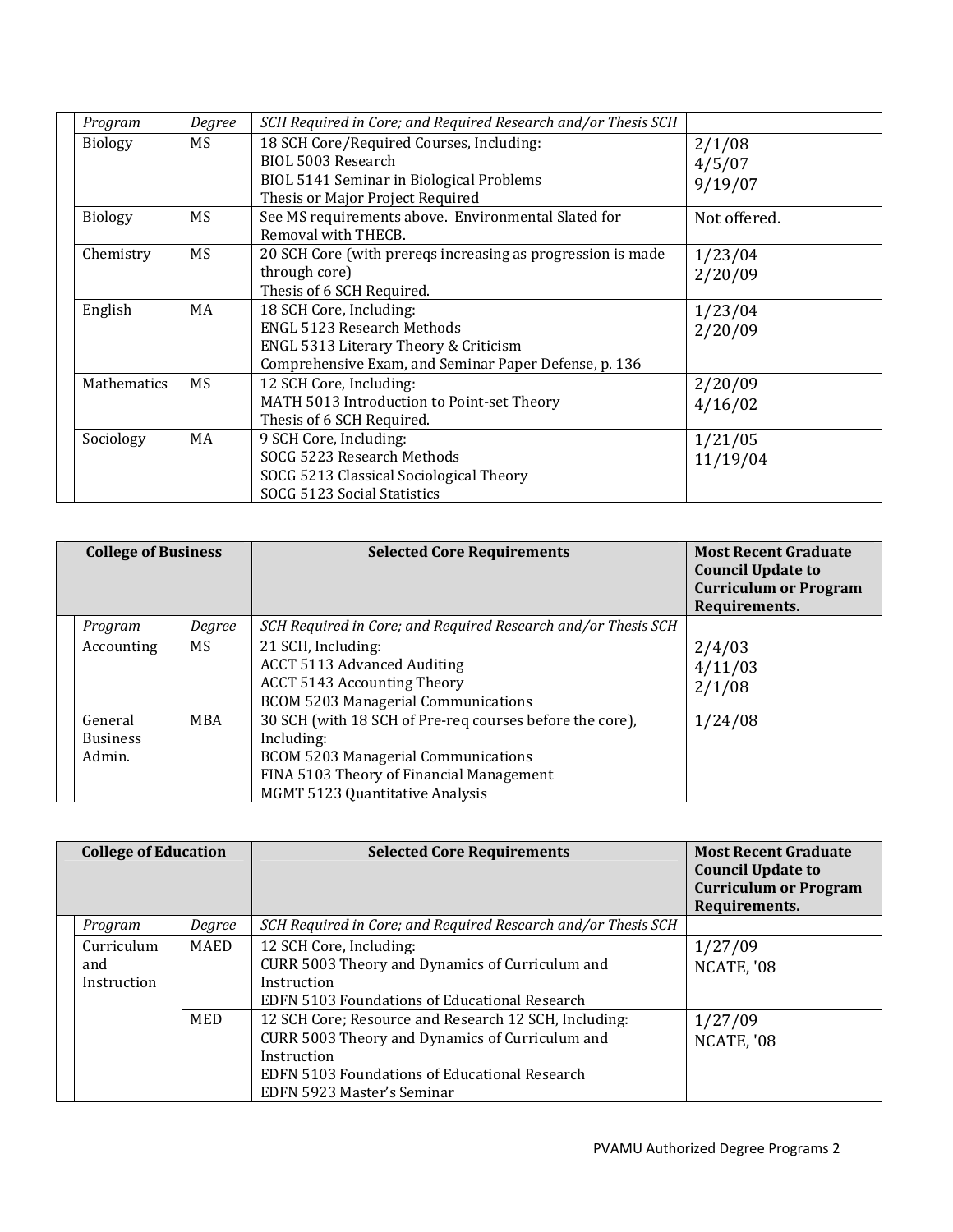|              | <b>MSED</b> | 12 SCH Core, Resource and Research 12 SCH, Including:<br>CURR 5003 Theory and Dynamics of Curriculum and | 1/27/09<br>NCATE, '08 |
|--------------|-------------|----------------------------------------------------------------------------------------------------------|-----------------------|
|              |             | Instruction<br>EDFN 5103 Foundations of Educational Research<br>EDFN 5903 Thesis Research                |                       |
| Curriculum   | <b>MED</b>  | 12 SCH Core; Resource and Research 12 SCH, Including:                                                    | 1/27/09               |
| and          |             | CURR 5003 Theory and Dynamics of Curriculum and                                                          | NCATE, '08            |
| Instruction- |             | Instruction                                                                                              |                       |
| Educational  |             | EDFN 5103 Foundations of Educational Research                                                            |                       |
| Media and    |             | EDFN 5923 Master's Seminar                                                                               |                       |
| Technology   | <b>MSED</b> | 12 SCH Core, Resource and Research 12 SCH, Including:                                                    | 1/27/09               |
|              |             | CURR 5003 Theory and Dynamics of Curriculum and<br>Instruction                                           | NCATE, '08            |
|              |             | EDFN 5103 Foundations of Educational Research                                                            |                       |
|              |             | EDFN 5903 Thesis Research                                                                                |                       |
| Curriculum   | <b>MED</b>  | 12 SCH Core; Resource and Research 12 SCH, Including:                                                    | 1/27/09               |
| and          |             | CURR 5003 Theory and Dynamics of Curriculum and                                                          | NCATE, '08            |
| Instruction- |             | Instruction                                                                                              |                       |
| Reading      |             | EDFN 5103 Foundations of Educational Research                                                            |                       |
| Education    |             | EDFN 5923 Master's Seminar                                                                               |                       |
|              | <b>MSED</b> | 12 SCH Core, Resource and Research 12 SCH, Including:                                                    | 1/27/09               |
|              |             | CURR 5003 Theory and Dynamics of Curriculum and                                                          | NCATE, '08            |
|              |             | Instruction<br>EDFN 5103 Foundations of Educational Research                                             |                       |
|              |             | EDFN 5903 Thesis Research                                                                                |                       |
| Special      | <b>MED</b>  | 12 SCH Core; Resource and Research 12 SCH, Including:                                                    | 1/27/09               |
| Education    |             | CURR 5003 Theory and Dynamics of Curriculum and                                                          | NCATE, '08            |
|              |             | Instruction                                                                                              |                       |
|              |             | EDFN 5103 Foundations of Educational Research                                                            |                       |
|              |             | EDFN 5923 Master's Seminar                                                                               |                       |
|              | <b>MSED</b> | 12 SCH Core, Resource and Research 12 SCH, Including:                                                    | 1/27/09               |
|              |             | CURR 5003 Theory and Dynamics of Curriculum and                                                          | NCATE, '08            |
|              |             | Instruction<br>EDFN 5103 Foundations of Educational Research                                             |                       |
|              |             | EDFN 5903 Thesis Research                                                                                |                       |
| Counseling   | MA,         | 12 SCH Core; 6 SCH Required Research and Practicum,                                                      | 1/21/05               |
|              |             | Including:                                                                                               | 2/4/05                |
|              |             | CNSL 5163 Research; and Practicum 3 SCH                                                                  | 4/16/02               |
|              |             |                                                                                                          | 8/7/08                |
|              |             |                                                                                                          | 9/19/07               |
|              |             |                                                                                                          | NCATE, '08            |
|              | <b>MSED</b> | 12 SCH Core; 6 SCH Required Research and Practicum,                                                      | 1/21/05               |
|              |             | Including:                                                                                               | 2/4/03                |
|              |             | EDFN 5903 Thesis Research                                                                                | 4/16/02               |
|              |             |                                                                                                          | 8/7/08                |
|              |             |                                                                                                          | 9/19/07               |
|              |             |                                                                                                          | NCATE, '08            |
| Educational  | <b>MED</b>  | 12 SCH Core; 3 SCH Required Research, Including:                                                         | 8/7/08                |
| Administrati |             | <b>ADMN 5093 Educational Statistics</b>                                                                  | NCATE, '08            |
| on           |             | ADMN 5163 Research with 5093 as pre-req.                                                                 |                       |
|              | <b>MSED</b> | 12 SCH Core; 3 SCH Required Research, Including:                                                         | 8/7/08                |
|              |             | EDFN 5903 Thesis Research                                                                                | NCATE, '08            |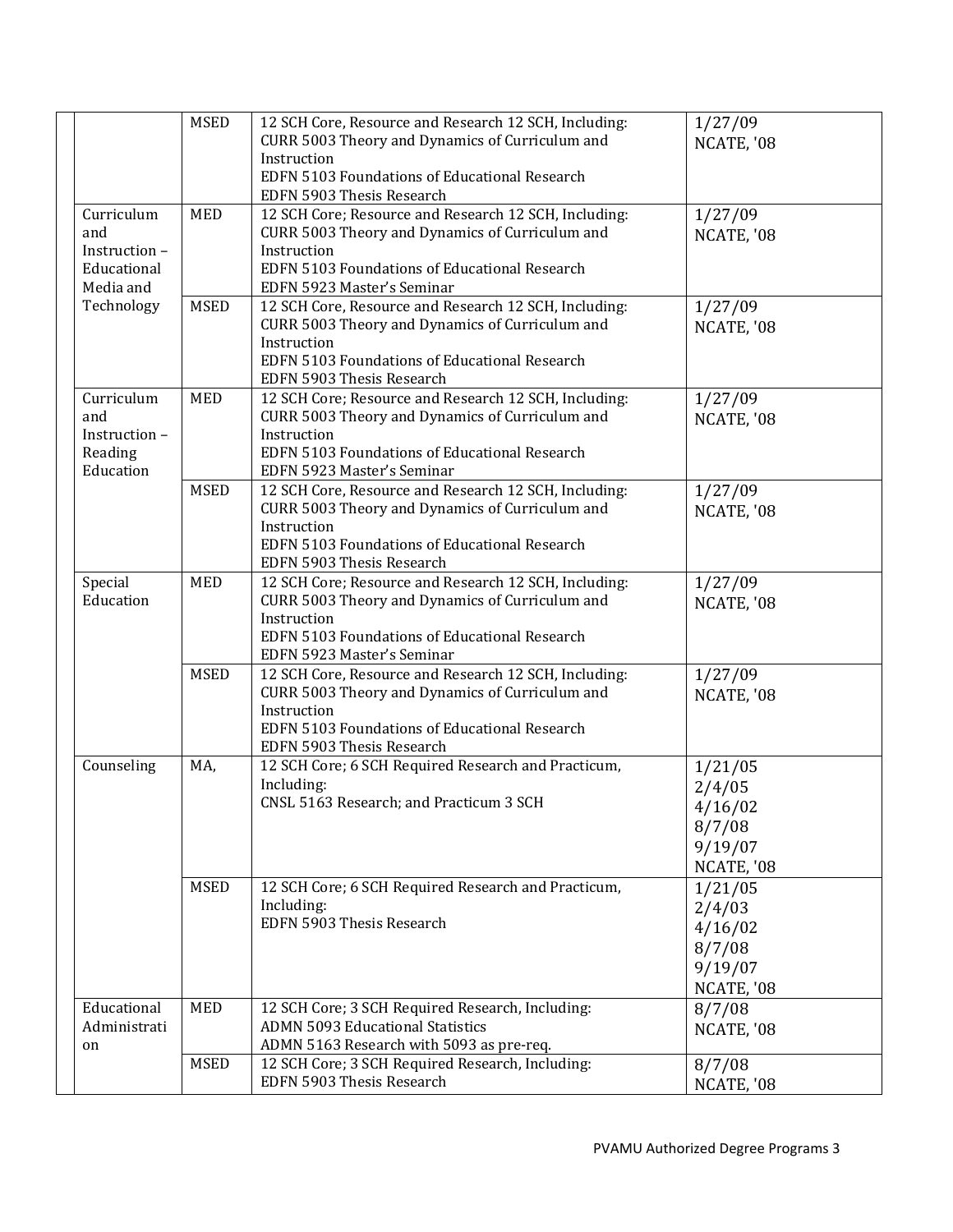| Educational   | <b>MED</b>  | 12 SCH Core; 3 SCH Research, Including:                | 8/7/08     |
|---------------|-------------|--------------------------------------------------------|------------|
| Administrati  |             | ADMN 5073 School Curriculum Leadership                 | NCATE, '08 |
| on-           |             | <b>ADMN 5093 Educational Statistics</b>                |            |
| Instructional |             | ADMN 5163 Research with 5093 as pre-req                |            |
| Supervision   | <b>MSED</b> | 12 SCH Core; 3 SCH Research, Including:                | 8/7/08     |
|               |             | ADMN 5073 School Curriculum Leadership                 | NCATE, '08 |
|               |             | <b>ADMN 5093 Educational Statistics</b>                |            |
|               |             | EDFN 5903 Thesis Research                              |            |
| Educational   | PHD         | 30 SCH Core; 12 SCH Research; and 12 SCH Dissertation, | 9/19/07    |
| Leadership    |             | Including:                                             | 11/19/07   |
|               |             | EDUL 7023 Organizational Theory                        |            |
|               |             | EDUL 7435 Grant Writing                                | 1/21/05    |
|               |             | EDUL 7603 Quantitative Research Design                 | 1/27/09    |
|               |             | EDUL 7613 Qualitative Research Design                  | 4/11/03    |
|               |             | EDUL 7623 Advanced Research                            | NCATE, '08 |
|               |             | EDUL 8013 Dissertation Seminar                         |            |
| Health and    | <b>MED</b>  | 12 SCH Core; 12 SCH Research/Resource:                 | NCATE, '08 |
| Physical      |             | EDFN 5103 Foundations of Educational Research          |            |
| Education-    |             | PHED 5133 Physical Education Curriculum                |            |
| Health        |             | EDFN 5923 Master's Seminar                             |            |
|               | <b>MS</b>   | 12 SCH Core; 12 SCH Research/Resource:                 |            |
|               |             | EDFN 5103 Foundations of Educational Research          | NCATE, '08 |
|               |             |                                                        |            |
|               |             | PHED 5133 Physical Education Curriculum                |            |
|               |             | EDFN 5143 Advanced Educational Statistics              |            |
|               |             | EDFN 5903 Thesis Research                              |            |
| Health and    | <b>MED</b>  | 12 SCH Core; 12 SCH Research/Resource:                 | NCATE, '08 |
| Physical      |             | EDFN 5103 Foundations of Educational Research          |            |
| Education     |             | PHED 5133 Physical Education Curriculum                |            |
|               |             | EDFN 5923 Master's Seminar                             |            |
|               | <b>MS</b>   | 12 SCH Core; 12 SCH Research/Resource:                 | NCATE, '08 |
|               |             | EDFN 5103 Foundations of Educational Research          |            |
|               |             | PHED 5133 Physical Education Curriculum                |            |
|               |             | EDFN 5143 Advanced Educational Statistics              |            |
|               |             | EDFN 5903 Thesis Research                              |            |
| Health and    | <b>MED</b>  | 12 SCH Core; 12 SCH Research/Resource:                 | NCATE, '08 |
| Physical      |             | EDFN 5103 Foundations of Educational Research          |            |
| Education -   |             | PHED 5133 Physical Education Curriculum                |            |
| Physical      |             | EDFN 5923 Master's Seminar                             |            |
| Education     | <b>MS</b>   | 12 SCH Core; 12 SCH Research/Resource:                 | NCATE, '08 |
|               |             | EDFN 5103 Foundations of Educational Research          |            |
|               |             | PHED 5133 Physical Education Curriculum                |            |
|               |             | EDFN 5143 Advanced Educational Statistics              |            |
|               |             | EDFN 5903 Thesis Research                              |            |

| <b>College of Engineering</b> |        | <b>Selected Core Requirements</b>                                                                                                                                                               | <b>Most Recent Graduate</b><br><b>Council Update to</b><br><b>Curriculum or Program</b><br>Requirements. |
|-------------------------------|--------|-------------------------------------------------------------------------------------------------------------------------------------------------------------------------------------------------|----------------------------------------------------------------------------------------------------------|
| Program                       | Degree | SCH Required in Core; and Required Research and/or Thesis SCH                                                                                                                                   |                                                                                                          |
| Computer<br>Science           | MS.    | 21 SCH Core, Including:<br><b>CINS 5003 Research Methods and Graduate Seminars</b><br>Thesis Option Requirement: CINS 5906 Masters Thesis<br>Non-Thesis Requirement: CINS 5913 Master's Project | 2/4/03                                                                                                   |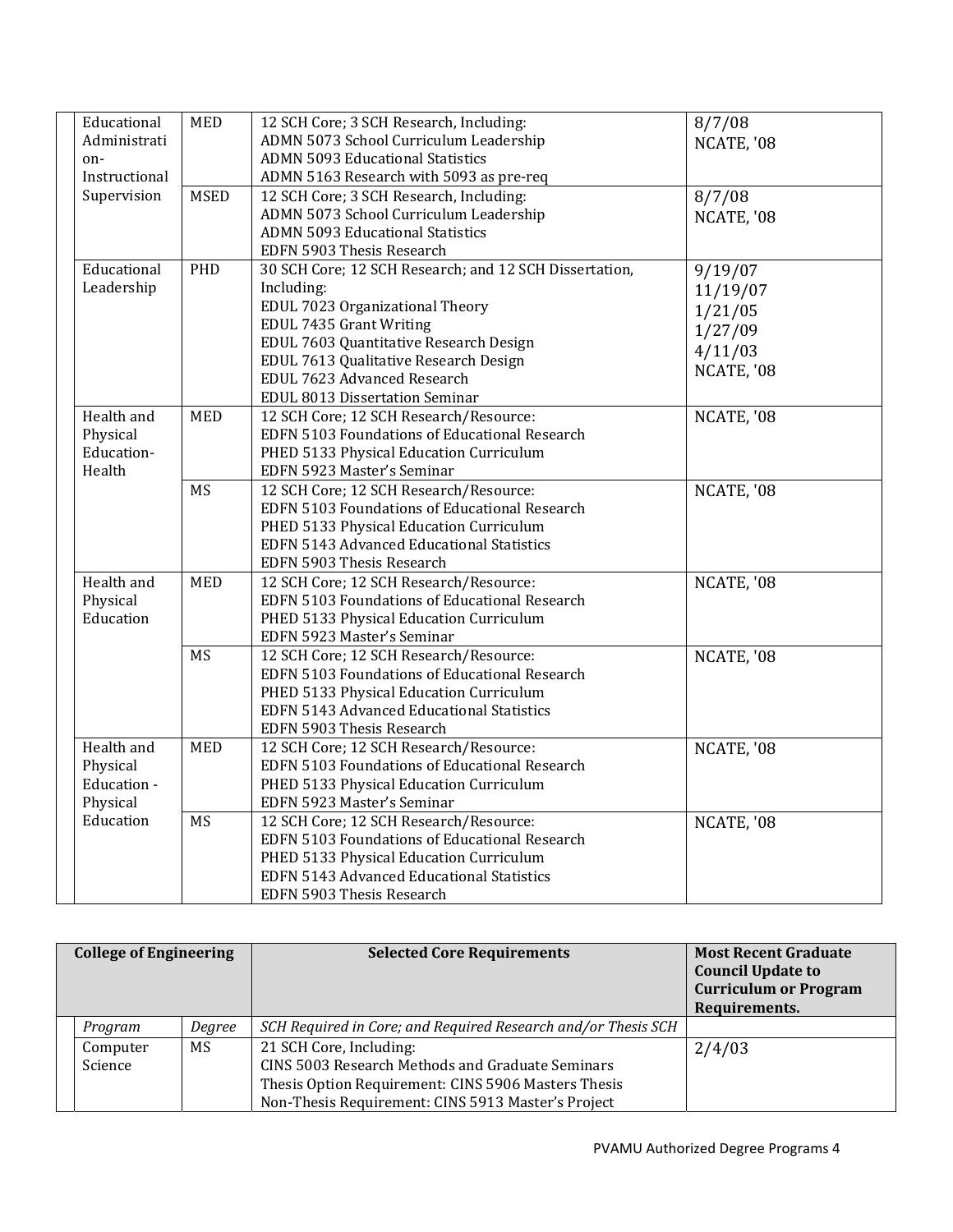| Computer    | MS           | 21 SCH Core, Including:                               | 2/4/03  |
|-------------|--------------|-------------------------------------------------------|---------|
| Information |              | CINS 5003 Research Methods and Graduate Seminars      | 2/20/09 |
| Systems     |              | Thesis Option Requirement: CINS 5906 Masters Thesis   |         |
|             |              | Non-Thesis Requirement: CINS 5913 Master's Project    |         |
| Engineering | <b>MSENG</b> | 12 SCH Core; Including:                               | 2/4/03  |
|             | R            | <b>GNEG 5063 Engineering Analysis I</b>               |         |
|             |              | GNEG 5033 Engineering Probability and Statistics      |         |
|             |              | <b>GNEG 5023 Operation Research</b>                   |         |
|             |              | <b>GNEG 5193 Special Topics</b>                       |         |
|             |              | Thesis Option Requirement: GNEG 5086 Thesis           |         |
|             |              | Non-Thesis Option: GNEG 5303 Graduate Project or GNEG |         |
|             |              | 5203 Graduate Internship                              |         |
| Electrical  | <b>MSEE</b>  | 12 SCH Core; Including:                               | 2/4/03  |
| Engineering |              | <b>GNEG 5063 Engineering Analysis I</b>               | 2/20/09 |
|             |              | GNEG 5033 Engineering Probability and Statistics      | 4/16/02 |
|             |              | <b>GNEG 5133 Numerical Methods</b>                    |         |
|             |              | Thesis Option Requirement: ELEG 5996 Thesis           |         |
|             |              | Non-Thesis Option: ELEG 5913 Engineering Project      |         |
|             | PhD          | 29 SCH Core, Including:                               | 2/4/03  |
|             |              | ELEG 6011 Graduate Seminar I                          | 2/20/09 |
|             |              | ELEG 6021 Graduate Seminar II                         | 4/11/03 |
|             |              | ELEG 7016 Doctoral Research I                         |         |
|             |              | ELEG 7026 Doctoral Research II                        |         |
|             |              | ELEG 7916 Doctoral Dissertation I                     |         |
|             |              | ELEG 7926 Doctoral Dissertation II                    |         |
| Computer    | <b>MSCS</b>  | 12 SCH Core; Including:                               | 2/4/03  |
| Engineering |              | <b>GNEG 5063 Engineering Analysis I</b>               | 2/20/09 |
|             |              | GNEG 5033 Engineering Probability and Statistics      |         |
|             |              | <b>GNEG 5133 Numerical Methods</b>                    |         |
|             |              | Thesis Option Requirement: ELEG 5996 Thesis           |         |
|             |              | Non-Thesis Option: ELEG 5913 Engineering Project      |         |
|             | <b>MSCIS</b> | 12 SCH Core; Including:                               | 2/4/03  |
|             |              | <b>GNEG 5063 Engineering Analysis I</b>               | 2/20/09 |
|             |              | GNEG 5033 Engineering Probability and Statistics      |         |
|             |              | <b>GNEG 5133 Numerical Methods</b>                    |         |
|             |              | Thesis Option Requirement: ELEG 5996 Thesis           |         |
|             |              | Non-Thesis Option: ELEG 5913 Engineering Project      |         |

| <b>College of Juvenile</b><br><b>Justice and Psychology</b> |             | <b>Selected Core Requirements</b>                                                                                                                                                                                                                                                                                                                     | <b>Most Recent Graduate</b><br><b>Council Update to</b><br><b>Curriculum or Program</b><br>Requirements. |
|-------------------------------------------------------------|-------------|-------------------------------------------------------------------------------------------------------------------------------------------------------------------------------------------------------------------------------------------------------------------------------------------------------------------------------------------------------|----------------------------------------------------------------------------------------------------------|
| Program                                                     | Degree      | SCH Required in Core; and Required Research and/or Thesis SCH                                                                                                                                                                                                                                                                                         |                                                                                                          |
| <i>s Iuvenile</i><br><i><u><b>Iustice</b></u></i>           | <b>MSII</b> | 12 SCH Core, Including:<br>JJUS 5123 Foundations of Juvenile Justice<br><b>JJUS 5763 Theories of Delinquency</b><br><b>IIUS 5943 Research Methods</b><br><b>JJUS 5963 Applied Statistical Methods and Computing (must)</b><br>be completed in first 12 SCH)<br>Thesis: JJUS 5986 Thesis<br>Non-Thesis: Comprehensive Examination and 6 additional SCH | 11/02/06<br>9/10/04<br>12/05/02                                                                          |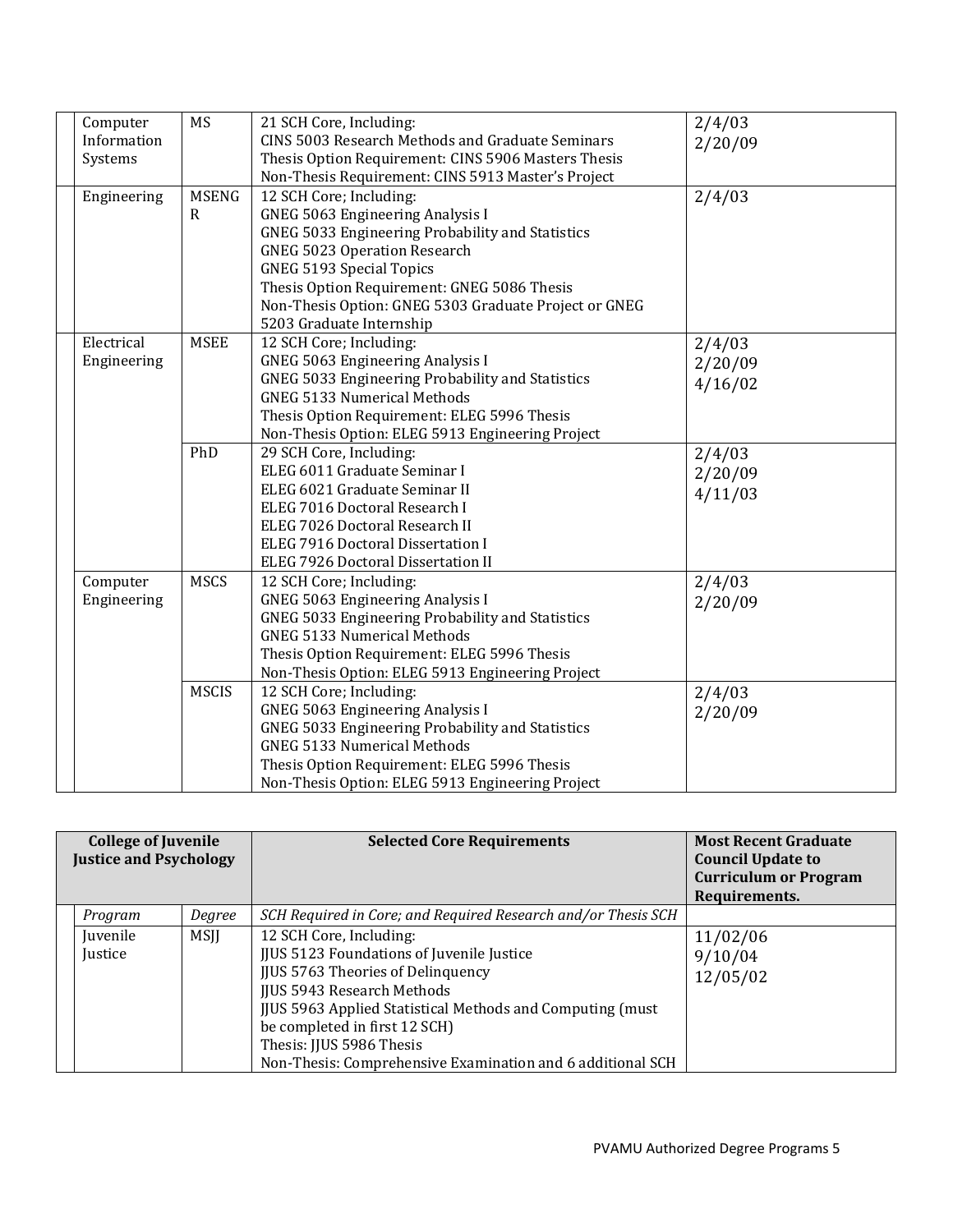| Juvenile<br>Forensic<br>Psychology   | PhD<br><b>MSJFP</b> | 12 SCH Prereq Core for Admission, Including:<br>JJUS 5943 Research Methods (or equivalent)<br><b>JJUS 5963 Applied Statistical Methods or Computing (or</b><br>equivalent)<br>9 SCH Theory Core; 18 SCH Dissertation Core<br>Thesis Option: 18 SCH Core, Including:<br>JPSY 5943 Research Methods<br><b>JJUS 5963 Applied Statistical Methods and Computing (must)</b><br>be completed in first 12 SCH)<br>JPSY 5983 Thesis (empirical)<br>Externship Option: 18 SCH, Including:<br>JPSY 5843 Personality Assessment I | 1/24/08<br>11/02/06<br>12/05/02<br>2/4/03<br>2/4/03<br>2/20/09<br>11/02/06 |
|--------------------------------------|---------------------|------------------------------------------------------------------------------------------------------------------------------------------------------------------------------------------------------------------------------------------------------------------------------------------------------------------------------------------------------------------------------------------------------------------------------------------------------------------------------------------------------------------------|----------------------------------------------------------------------------|
| Clinical<br>Adolescent<br>Psychology | PhD                 | JPSY 5853 Personality Assessment II<br>JPSY 5973 Field Work in Psychology<br>37 SCH Core, Including:<br>CPSY 7943 Advanced Research Methods I<br>CPSY 7963 Advanced Statistical Techniques I<br>15 SCH Required Practicum Courses, Including:<br>CPSY 7823 Practicum I through CPSY 7863 Practicum V                                                                                                                                                                                                                   | 2/20/09<br>1/24/08<br>11/02/06                                             |
|                                      |                     | 12 SCH Dissertation Core; 12 SCH Internship Core                                                                                                                                                                                                                                                                                                                                                                                                                                                                       |                                                                            |

| <b>College of Nursing</b> |                                                |            | <b>Selected Core Requirements</b>                                                                                                                                                                                                                                                                                              | <b>Most Recent Graduate</b><br><b>Council Update to</b><br><b>Curriculum or Program</b><br>Requirements. |
|---------------------------|------------------------------------------------|------------|--------------------------------------------------------------------------------------------------------------------------------------------------------------------------------------------------------------------------------------------------------------------------------------------------------------------------------|----------------------------------------------------------------------------------------------------------|
|                           | Program                                        | Degree     | SCH Required in Core; and Required Research and/or Thesis SCH                                                                                                                                                                                                                                                                  |                                                                                                          |
|                           | Nursing-<br><b>Nurse</b><br>Administrati<br>on | <b>MSN</b> | 14 SCH Core, Including:<br>NURS 5013 Theoretical Foundations of Nursing<br>NURS 5133 Clinical Research<br>NURS 5042 Role Theory and Ethics in Advanced Practice<br>Thesis Option:<br>NURS 5803 Thesis Proposal Writing<br>NURS 5903 Thesis<br>Non-Thesis:<br>NURS 5743 Writing for Publication; 3 SCH additional<br>coursework | $1/21/05$ , Task Force<br>11/19/04, Initial<br>2/1/08<br>3/23/09 NLNAC                                   |
|                           | Nursing-<br>Practitioner                       | <b>MSN</b> | 14 SCH Core, Including:<br>NURS 5013 Theoretical Foundations of Nursing<br>NURS 5133 Clinical Research<br>NURS 5042 Role Theory and Ethics in Advanced Practice<br>Thesis Option:<br>NURS 5803 Thesis Proposal Writing<br>NURS 5903 Thesis<br>Non-Thesis:<br>NURS 5743 Writing for Publication; 3 SCH additional<br>coursework | 2/1/08<br>3/23/09 NLNAC                                                                                  |